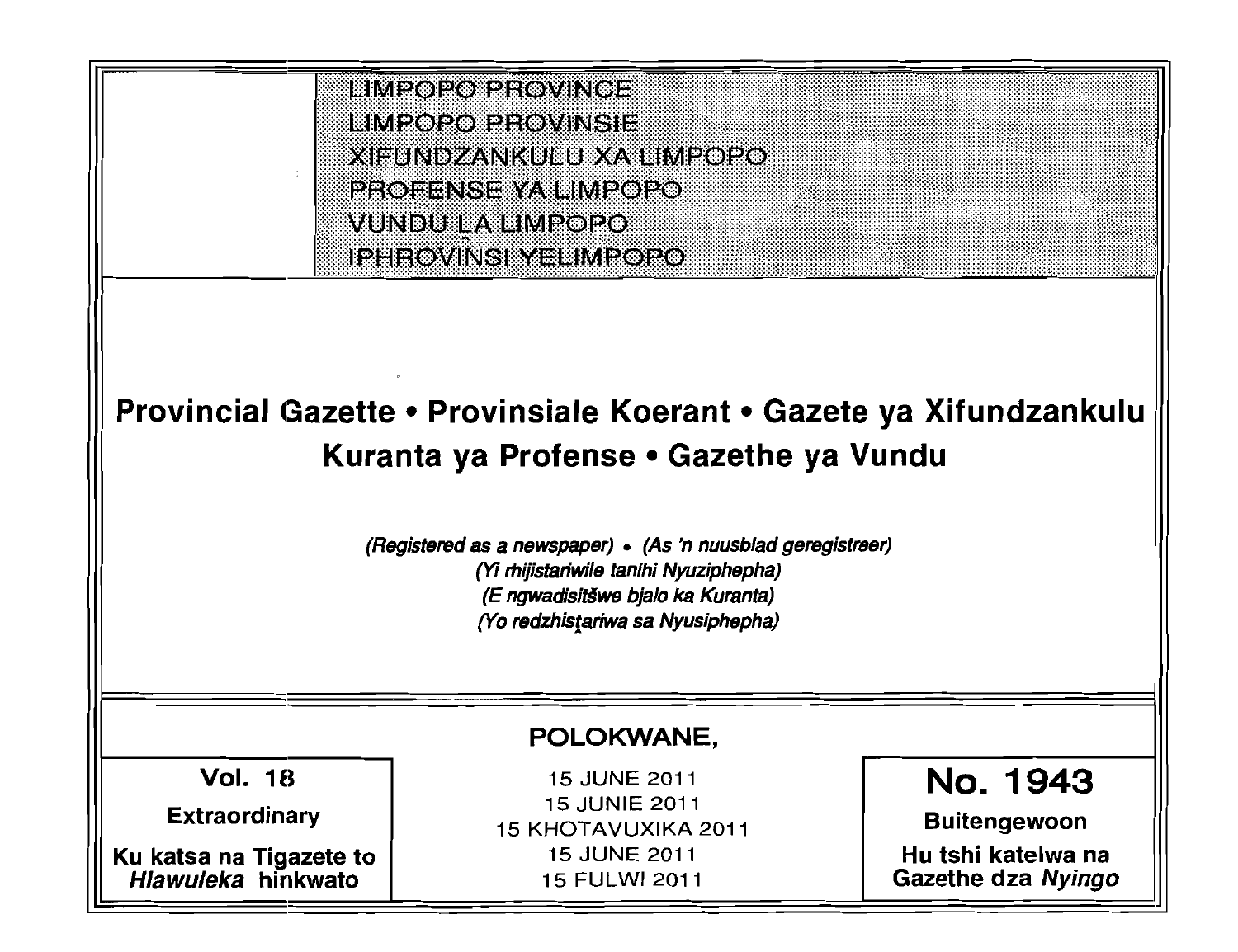## **IMPORTANT NOTICE**

**The Government Printing Works will not be held responsible for faxed documents not received due to errors on the fax machine or faxes received which are unclear or incomplete. Please be advised that an "OK" slip, received from a fax machine, will not be accepted as proof that documents were received by the GPW for printing. If documents are faxed to the GPW it will be the sender's responsibility to phone and confirm that the documents were received in good order.** 

**Furthermore the Government Printing Works will also not be held responsible for cancellations and amendments which have not been done on original documents received from clients.** 

## **CONTENTS • INHOUD**

| No. |                                                                                                                  | Page<br>No. | Gazette<br>No. |
|-----|------------------------------------------------------------------------------------------------------------------|-------------|----------------|
|     | <b>GENERAL NOTICE</b>                                                                                            |             |                |
| 154 | Local Government: Municipal Property Rates Act (6/2004): Invitation for nominations for Members of the Valuation |             | 1943           |